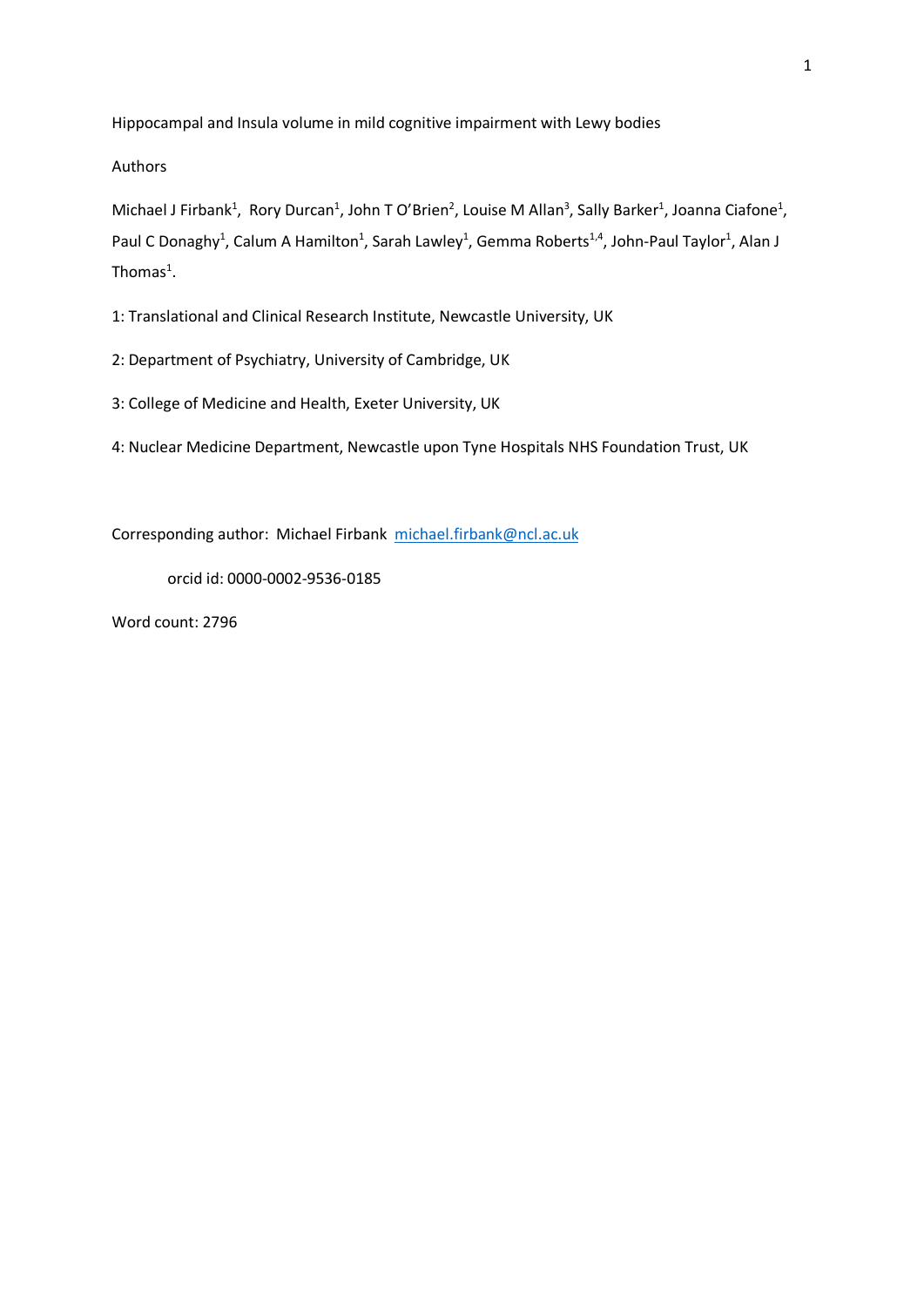### Abstract

Introduction: Diagnostic criteria for prodromal dementia with Lewy bodies have recently been published. These include the use of imaging biomarkers to distinguish mild cognitive impairment with Lewy bodies (MCI-LB) from MCI due to other causes. Two potential biomarkers listed, though not formally included in the diagnostic criteria, due to insufficient evidence, are relatively preserved hippocampi, and atrophy of the insula cortex on structural brain imaging.

Methods: In this report, we sought to investigate these imaging biomarkers in 105 research subjects, including well characterised groups of patients with MCI-LB (n=38), MCI with no core features of Lewy body disease (MCI-AD; n=36) and healthy controls (N=31). Hippocampal and insula volumes were determined from T1 weighted structural MRI scans, using grey matter segmentation performed with SPM software.

Results: Adjusting for age, sex and intracranial volume, there were no differences in hippocampal or insula volume between MCI-AD and MCI-LB, although in both conditions volumes were significantly reduced relative to controls.

Conclusion: Our results do not support the use of either hippocampal or insula volume to identify prodromal dementia with Lewy bodies.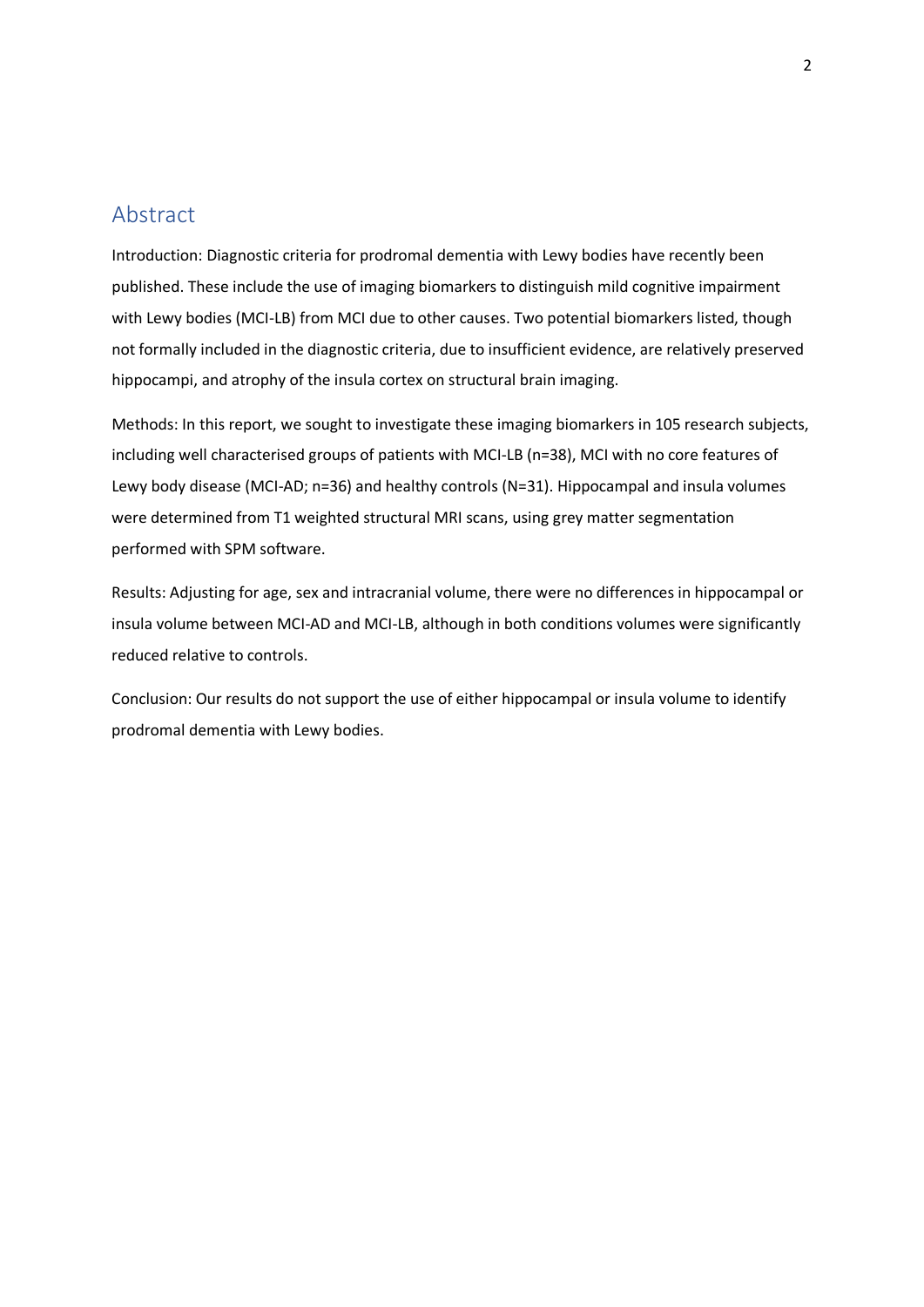### Introduction

Dementia with Lewy bodies (DLB) is the second most common neurodegenerative dementia, accounting for between 5 and 20% of dementia cases.[1-3] Ideally diagnosis should be made in the prodromal stage to allow for optimal planning of future care. Identification of prodromal cases is also essential to further research in the field, especially regarding putative disease modifying therapies which are likely to be most efficacious when initiated early on. Recently, diagnostic guidelines to identify one form of prodromal DLB, Mild Cognitive Impairment with Lewy bodies (MCI-LB), were published [4]. These include the core clinical features, and the use of imaging biomarkers including dopaminergic brain and noradrenergic cardiac imaging. The guidelines also suggested potential biomarkers, for which there was, as yet, insufficient evidence. These included relatively preserved medial temporal structures, and atrophy of the insula cortex as determined on structural MR imaging.

In DLB, several studies have found that hippocampal volumes, whilst reduced relative to normal, are larger than in AD [5, 6] and relatively preserved medial temporal lobe is a supportive biomarker in the most recent diagnostic guidelines for DLB.[7] Preserved hippocampal volume in MCI has been found to predict conversion to DLB rather than AD,[8, 9] and atrophy of the medial temporal lobe in amnestic MCI has also been established to have reasonable predictive power to identify those at risk of progressing to AD.[10]

A meta-analysis of voxelwise studies in grey matter in DLB found atrophy in the bilateral insula cortex[11] and some studies have also found insula atrophy in prodromal DLB.[12, 13] However, insula atrophy has also been identified in AD,[14] fronto-temporal dementia,[15] and associated with cognitive impairment in HIV infected individuals.[16]

Since there have been relatively few studies investigating the diagnostic utility of these two structural brain markers in mild cognitive impairment (MCI), the aim of this study was to investigate them in a cohort of probable MCI with Lewy bodies (MCI-LB) compared to MCI with no core features of Lewy body disease (MCI-AD).

We hypothesised that:

- 1) Hippocampal atrophy would be greater in MCI-AD compared to MCI-LB
- 2) Atrophy of the insula cortex would be more marked in MCI-LB than MCI-AD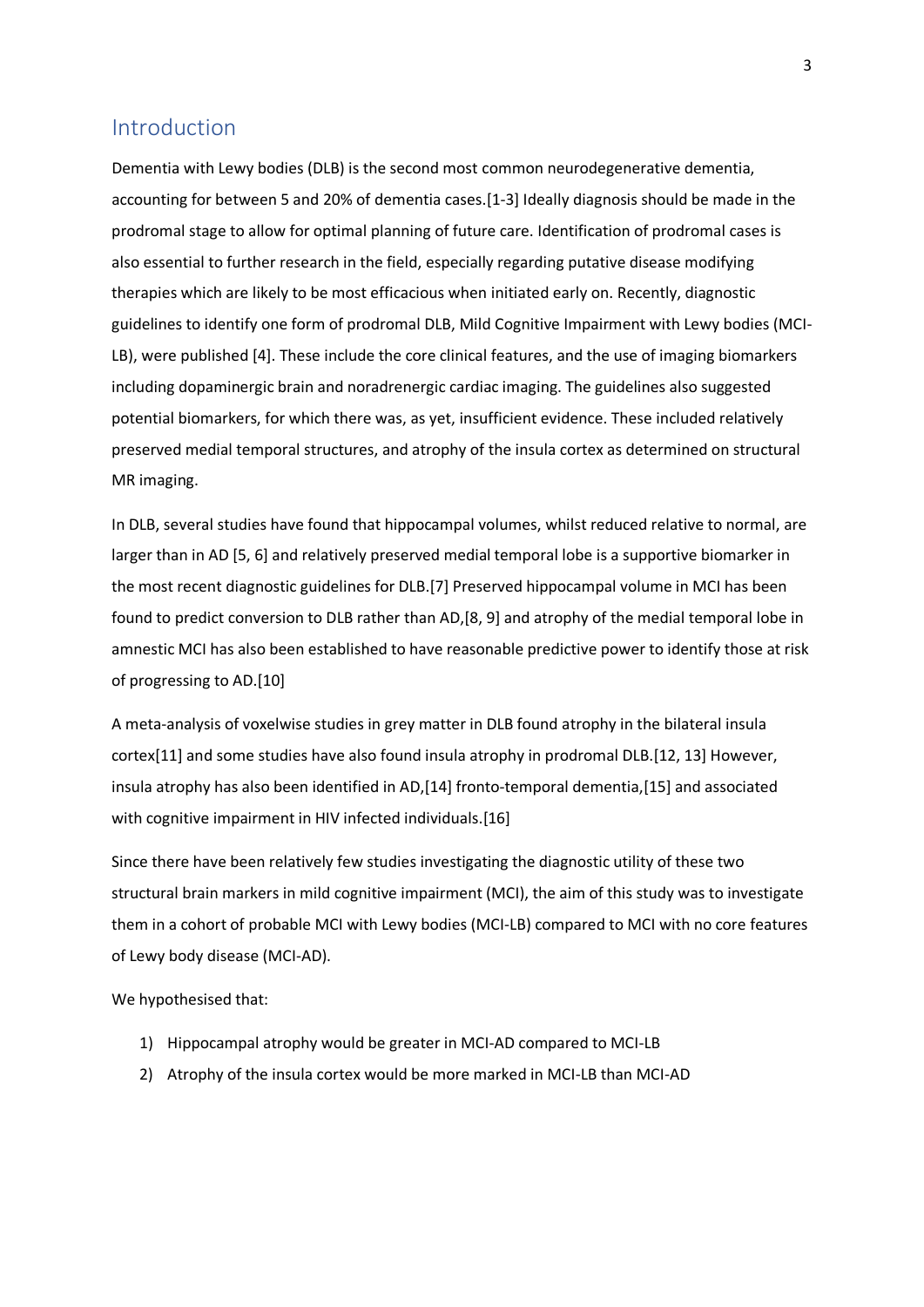### Methods

#### **Participants**

This study included participants aged over 60 diagnosed with mild cognitive impairment (MCI). They were recruited from local memory services in the north east of England between April 2016 and September 2019 where they had received a health service diagnosis of MCI. In addition to MCI, to enter the study all participants reported at least one clinical symptom that was either a core LB clinical feature (cognitive fluctuations, visual hallucinations, parkinsonism, REM sleep behaviour disorder) or a feature supportive of (but not specific to) a diagnosis of LB disease (e.g. mood changes, sleep disturbance, or autonomic symptoms). Following informed consent, participants underwent an interview, clinical assessment and neurological examination by a medical doctor (RD, SL).

The Movement Disorders Society (MDS) Unified Parkinson's Disease Rating Scale – Motor Examination (UPDRS-III), Epworth Sleepiness Scale (ESS), and Geriatric Depression Scale (GDS) were administered to patients. The Instrumental Activities of Daily Living (IADL) scale, Neuropsychiatric Inventory (NPI), North-East Visual Hallucinations Inventory (NEVHI), Mayo Sleep Questionnaire (MSQ), Dementia Cognitive Fluctuation Scale (DCFS), and Clinician Assessment of Fluctuation (CAF) were administered to informants. Clinical Dementia Rating scale (CDR) and Cumulative Illness Rating Scale for Geriatrics (CIRS-G) were completed on the basis of the clinical history and other research assessments. A detailed neuropsychological evaluation was also carried out similar to that reported previously [17] which included the Addenbrooke's Cognitive Exam revised (ACE-R), a 100-point cognitive screening test from which Mini-Mental State Examination (MMSE) score was derived and the Rey Auditory Verbal Learning Test (AVLT). All participants were offered imaging with 123Imetaiodobenzylguanidine (MIBG) myocardial scintigraphy to determine cardiac sympathetic denervation and 123I-N-3-fluoropropyl-2beta-carbomethoxy-3beta-4-iodophenyl tropane (FP-CIT) SPECT to determine dopamine transporter loss, both of which are biomarkers for DLB [7] and for MCI-LB.[4] FP-CIT images were rated as normal/abnormal by an experienced consensus panel blind to clinical information.[18] For MIBG, the heart to mediastinum ratio (HMR) was calculated from manually drawn regions of interest, and scans were classified as normal/abnormal using a predefined HMR cut off of 1.85 based on local control data, again blind to clinical information.[19]

Diagnosis of MCI was confirmed by a consensus panel of three experienced old-age psychiatrists according to NIA-AA criteria [20] after reviewing medical records. This was based on evidence of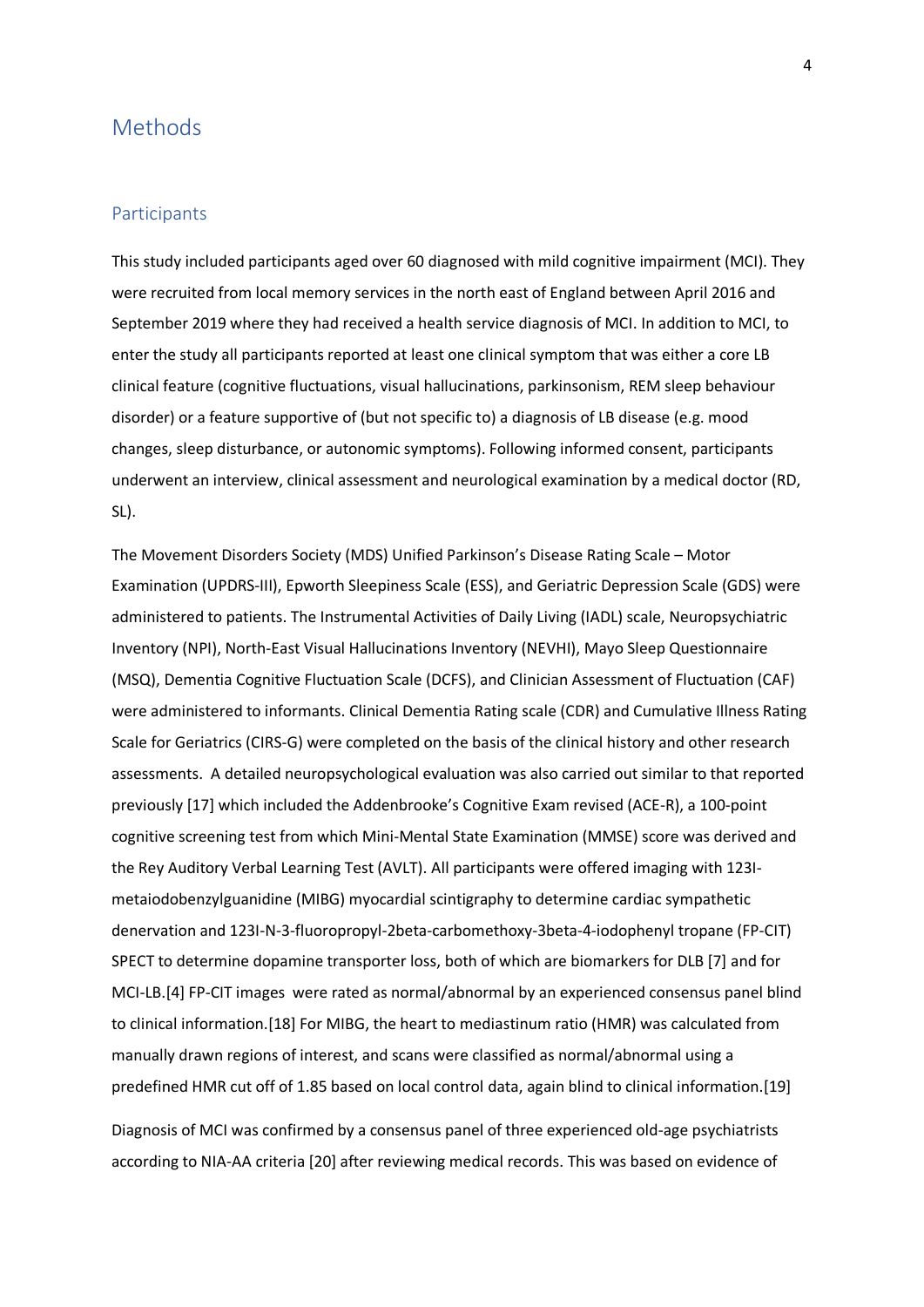minimal functional impairment and a CDR of 0 or 0.5, and a history of subjective and objective cognitive decline on assessment. We excluded those who fulfilled criteria for dementia or who only had subjective cognitive impairment not fulfilling criteria for MCI, as well as those with vascular or frontotemporal etiologies, or parkinsonism pre-dating cognitive impairment by more than one year. Those with history or evidence of stroke on neurological examination were excluded, along with those with evidence of major cerebrovascular disease on brain scans (either previous or as part of the imaging protocol). We included patients with cardiovascular risk factors, those with diabetes and those with known mild heart disease, so that our population would be a representative sample of older people. Myocardial infarction within one year of recruitment or heart failure of class II or worse were exclusion criteria.

To determine the etiology of the MCI, the presence or absence of core Lewy body (LB) symptoms were rated by the panel blind to imaging findings. Core features were determined in accordance with the recently published MCI-LB criteria.[4]

Participants all had baseline research assessments and most had annual review data available by the time of data locking. Annual review data was used for the consensus panel diagnosis where available. A diagnosis of probable MCI with Lewy bodies (MCI-LB) was given if a patient had two or more core Lewy body symptoms (with positive or negative scan results) or one core symptom in addition to a positive FP-CIT or MIBG scan. A diagnosis of MCI due to Alzheimer's disease (MCI-AD) was given to patients who had no core Lewy body symptoms and negative FP-CIT and MIBG findings and who the panel judged as having a cognitive decline consistent with Alzheimer's disease. The medical notes of the participants were used to identify and exclude those with probable vascular cognitive impairment. Results from these participants have been previously published,[21] including further details of their cognitive and clinical characteristics.

According to these criteria, (see supplementary figure S1) we performed MRI scans on 39 participants diagnosed with probable MCI-LB and 37 diagnosed with MCI-AD. Healthy controls (N=31) were recruited from friends and relatives of the patients and from a local research register and had no history of psychiatric or neurological illness, no evidence of cognitive decline and MR scans within normal limits. We also recruited 21 subjects who had only one Lewy body core feature or positive biomarker at their most recent review and who thus met the diagnostic criteria for possible but not probable MCI-LB. These participants were not included in the analysis presented here as our focus was on probable MCI-LB vs MCI-AD, consistent with previous work in dementia, where probable DLB has been compared with dementia due to AD.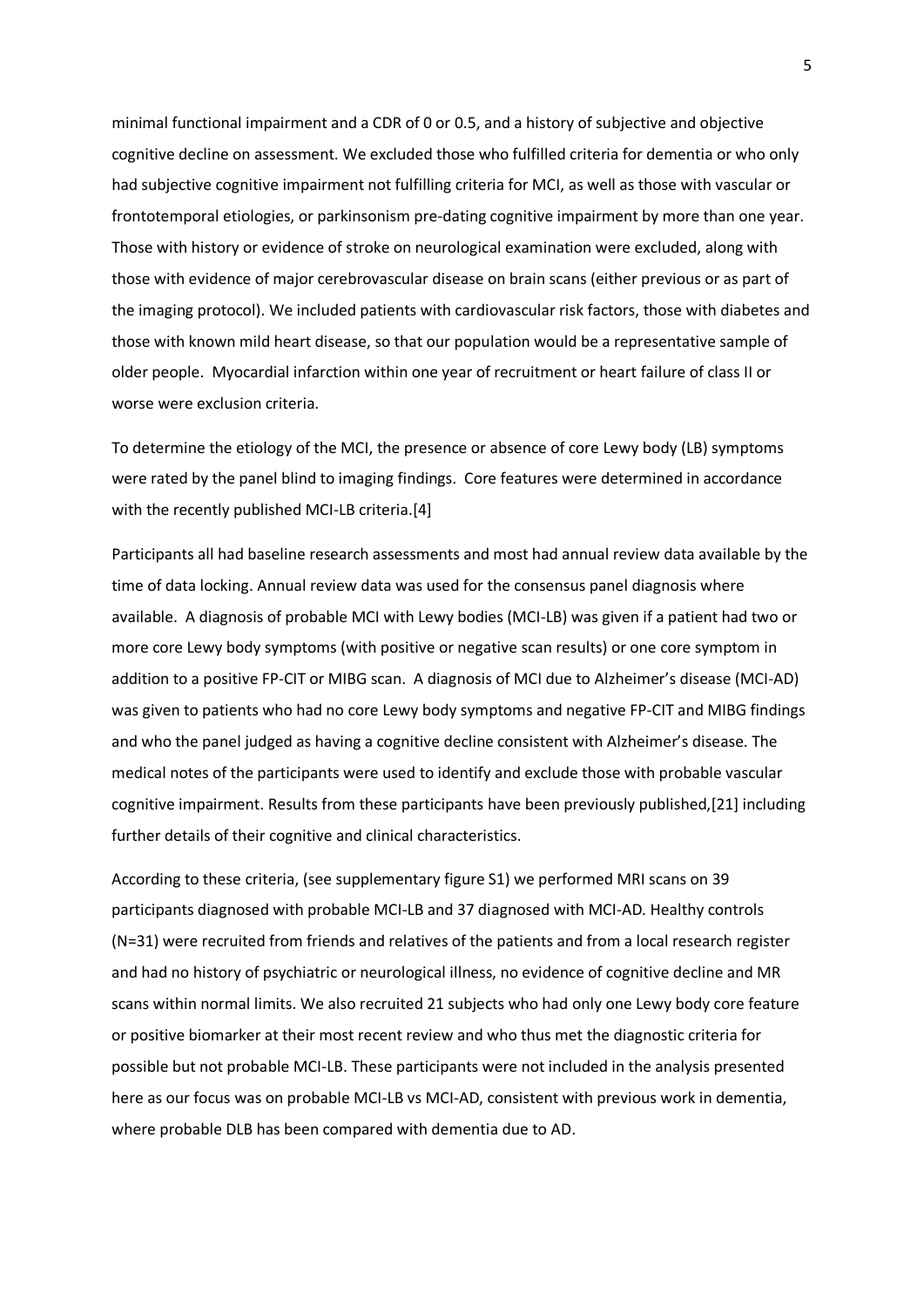Written informed consent was obtained from all participants prior to study participation and the study was approved by the National Research Ethics Service Committee North East - Newcastle & North Tyneside 2 (Research Ethics Committee Identification Number 15/NE/0420).

#### Imaging

Imaging was performed on a 3T Philips Intera Achieva scanner, and included T1 weighted structural images acquired with a magnetization prepared rapid gradient echo (MPRAGE) sequence, sagittal acquisition, echo time 4.6ms, repetition time 8.3ms, inversion time 1250ms, flip angle = 8°, SENSE factor = 2, in-plane field of view 240 x 240 mm2 with slice thickness 1.0 mm, yielding a voxel size of 1.0 x 1.0 x 1.0 mm<sup>3</sup>. A FLAIR (fluid attenuated inversion recovery) sequence was also obtained with repetition time 11000 ms, inversion time 2800 ms, echo time 125 ms voxel size 0.94 x 0.94 mm, 50 slices with thickness 3mm.

#### Image processing

Structural T1 weighted images were segmented into grey and white matter and CSF with the SPM12 software [\(https://www.fil.ion.ucl.ac.uk/spm/\)](https://www.fil.ion.ucl.ac.uk/spm/). FLAIR images were co-registered with the T1 weighted structural image, and areas of white matter hyperintensity (WMH) identified using in house developed code based on SPM.[22] The WMH segmentation was used to correct the structural T1 segmentations so that areas of WMH which had been misclassified as grey matter were relabelled as white matter. We used the DARTEL toolbox in SPM12 to create a group specific template to which all grey and white matter segmentation images were aligned, and thus spatially normalised to the Montreal Neurological Institute 152 space. The insula volume was determined by calculating the sum of the modulated normalised grey matter image within the insula region of interest from the marsbar toolbox in SPM12. Intracranial volume was calculated for each subject using the tissue volume tool in SPM12 to sum grey matter, white matter and CSF. The hippocampus was segmented using previously validated in-house software[23] utilising SPM segmentation output. This code is freely available on request from the corresponding author. For both insula and hippocampus volume, we calculated the average of left and right for each participant.

We also performed voxel based morphometry (VBM) to investigate any other regions of atrophy by taking the grey matter normalised and modulated images with 8mm Gaussian smoothing. These were entered into a general linear model, with covariates of group, sex, intracranial volume and age.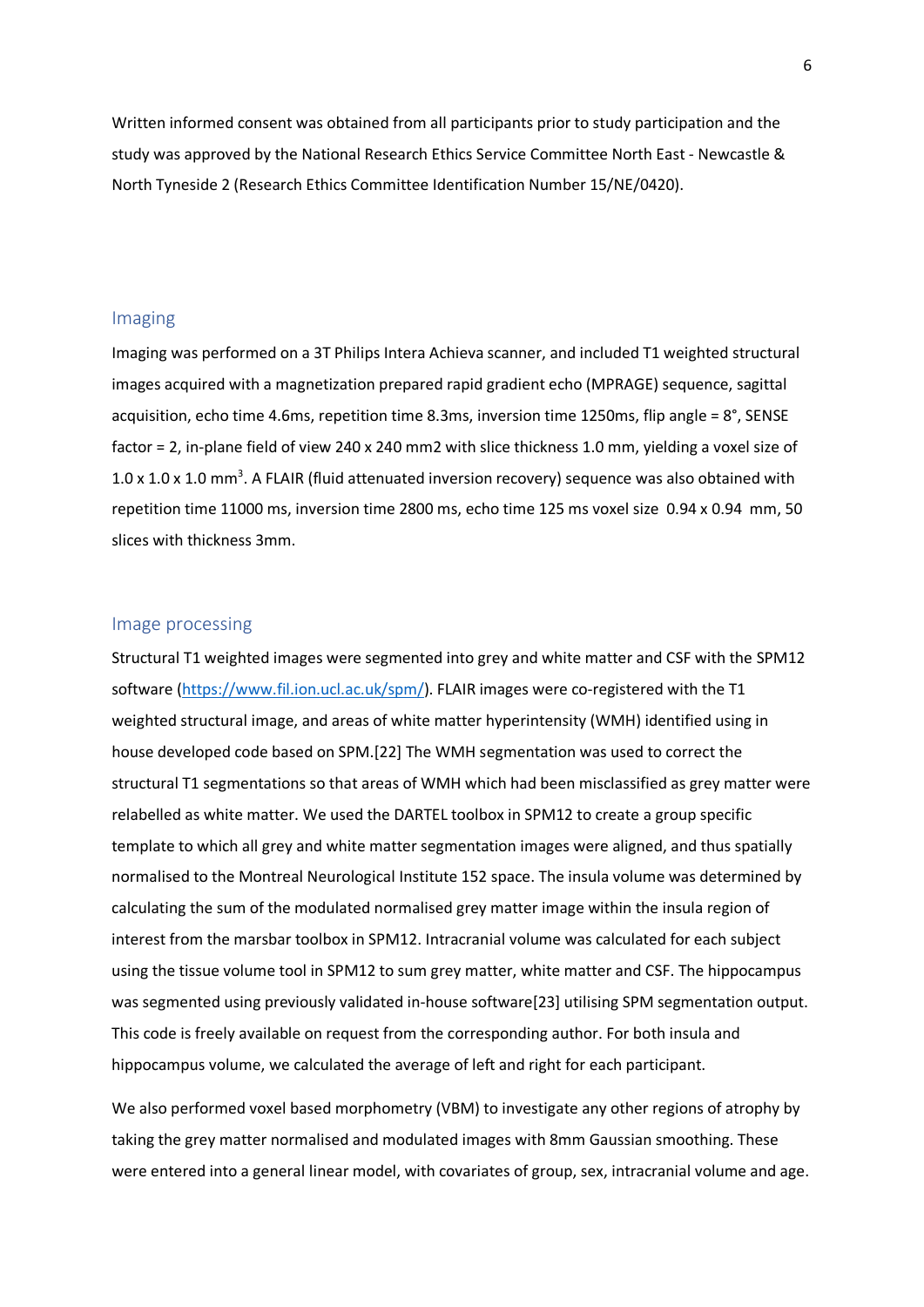#### **Statistics**

For image voxelwise comparisons, we used the general linear model in SPM, thresholded voxelwise at p < 0.001 uncorrected, and then clusters which were significant after family wise error correction (p < 0.05) were reported. R version 3.6.3 was used for all other statistical analysis. . T-tests were done without assuming equal variance. Comparisons of hippocampus and insula volume between groups were done with a type III ANCOVA, with covariates of age, sex, intracranial volume, and group factor. Post hoc group comparisons were done with the Tukey HSD test. Correlations with clinical variables were done with Spearman's rho. For WMH volumes, we calculated the log of the ratio of WMH to total brain volume in order to render the data more normally distributed. Table 1 gives the mean volume in  $mm<sup>3</sup>$  for ease of interpretation, but the t-test was done on the logged values.

### Results

Two subjects (1 MCI-AD, 1 MCI-LB) were excluded due to poor structural scan segmentation resulting from head motion. Demographic variables for the subjects included in the analysis are shown in table 1. Compared with MCI-AD subjects, those diagnosed probable MCI-LB were more likely to be male, had higher UPDRS motor scores, lower ACE-R visuospatial scores and higher Epworth sleepiness and Neuropsychiatric inventory scores. There were no significant differences between MCI-LB and MCI-AD in MMSE, total ACE score, ACE memory subscore or the Rey Auditory verbal learning test recall scores. Five MCI participants have since died and had autopsy assessments. Two with probable MCI-LB both had neocortical Lewy body disease and three with MCI-AD all met standard criteria for AD. As shown in table 1, the majority of subjects were diagnosed based on their follow-up data. Eight MCI-LB had negative FP-CIT and MIBG scans, 6 had only their FP-CIT scan positive, 5 their MIBG scan positive, and 19 had positive FP-CIT and MIBG scans. Full details on the number of diagnostic features in the MCI-LB group are given in table 2.

Controlling for age, sex and intracranial volume, the hippocampus volume was significantly different between groups (F2,99=10.6; p<0.001) with the MCI-LB group (p<0.001) and MCI-AD (p<0.001) having significantly lower hippocampal volumes compared to controls but no significant difference between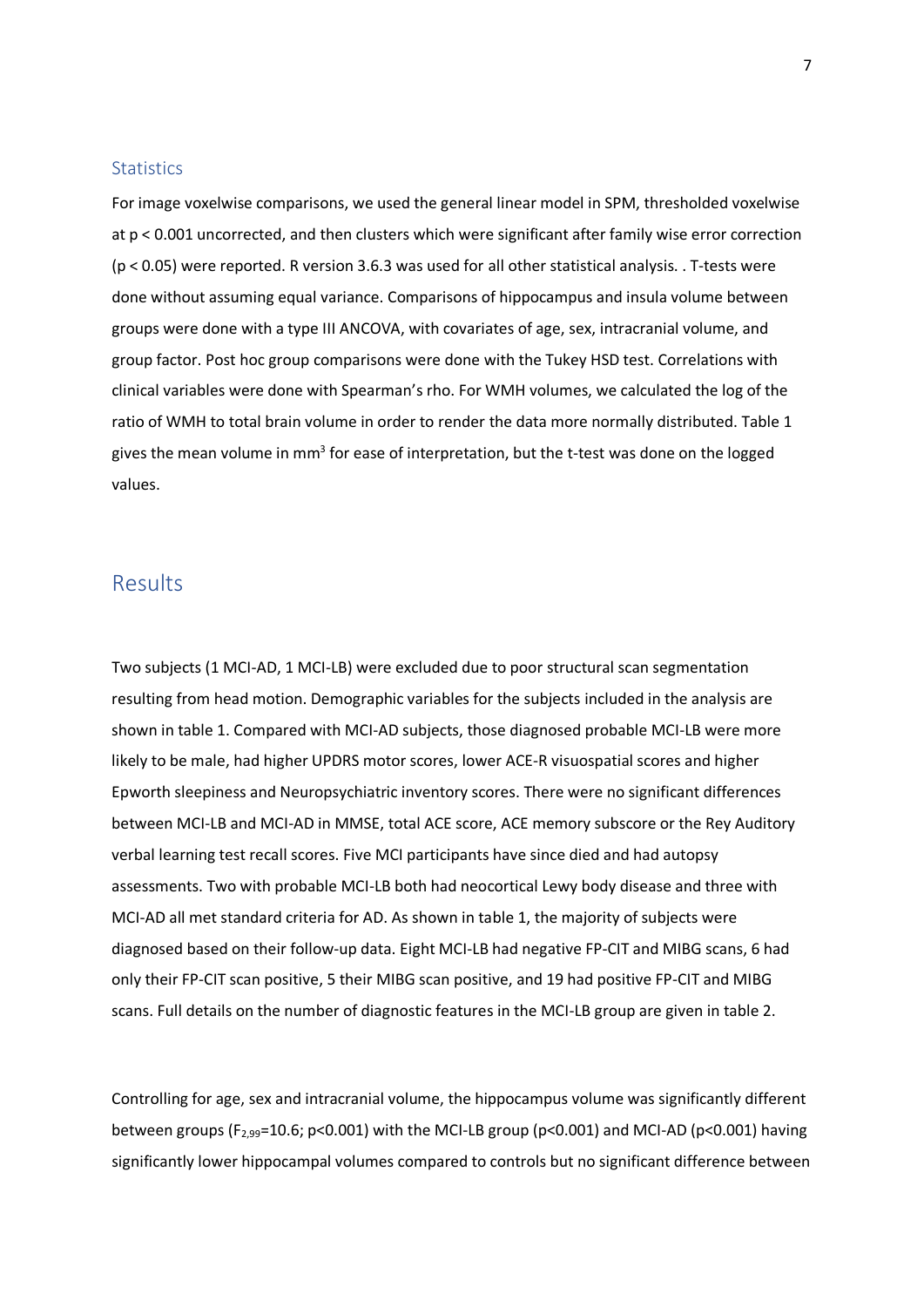MCI-LB and MCI-AD (p=0.99) - see Figure 1A and supplementary table S1. For the insula cortex, similarly (Figure 1B), volume was significantly different between groups ( $F_{2,99}$ =3.22; p=0.044) with lower volumes in MCI-LB (p=0.025) and MCI-AD (p=0.032) compared to controls but not between MCI-LB and MCI-AD (p=1.00). These findings remained after we repeated this analysis, controlling in addition for ACE total score.

In the VBM analysis, compared to the control group, the MCI-LB group had reductions in the right hippocampus and middle temporal gyrus, left fusiform gyrus, and anterior cingulate cortex (Figure 2). The MCI-AD group had reductions in grey matter in the bilateral hippocampus and amygdala (Figure 3). There were no significant differences between MCI-AD and MCI-LB.

In the MCI-LB group, we looked at correlations between normalised hippocampus and insula volume and clinical scores, (supplementary table S2) with hippocampus being significantly associated with ACE-R Visuospatial and Total score, and Rey AVLT recall (sum A1-A5). The insula volume correlated with Rey recall, but not with any ACE-R scores. There was no association with number of LB core clinical diagnostic features at baseline with either anatomical structure.

### **Discussion**

We did not find any significant difference in either hippocampal or insula cortex volume between patients with MCI-LB, and those with MCI-AD. Both MCI-LB and MCI-AD groups had significant hippocampal volume reductions compared with controls, whilst neither group had reductions in insula volume compared to controls on the VBM analysis. As such, our findings do not support the use of the presence or absence of atrophy in either of these structures in the differential diagnosis of prodromal dementia with Lewy bodies.

Few studies have been performed investigating medial temporal preservation in prodromal Lewy body disease, and the evidence is mixed. Roquet et al. [13] compared mild DLB with mild AD using VBM. They found reductions in medial temporal grey matter in the AD but not DLB group compared to controls. However, there were no significant differences between mild AD and DLB in grey matter in any region. A study in patients with the core LB feature of REM sleep behaviour disorder (RBD) found smaller hippocampi [24] compared to unaffected control subjects, and hippocampal atrophy has also consistently been found early in Parkinson's disease.[25] Yoo et al. [26] compared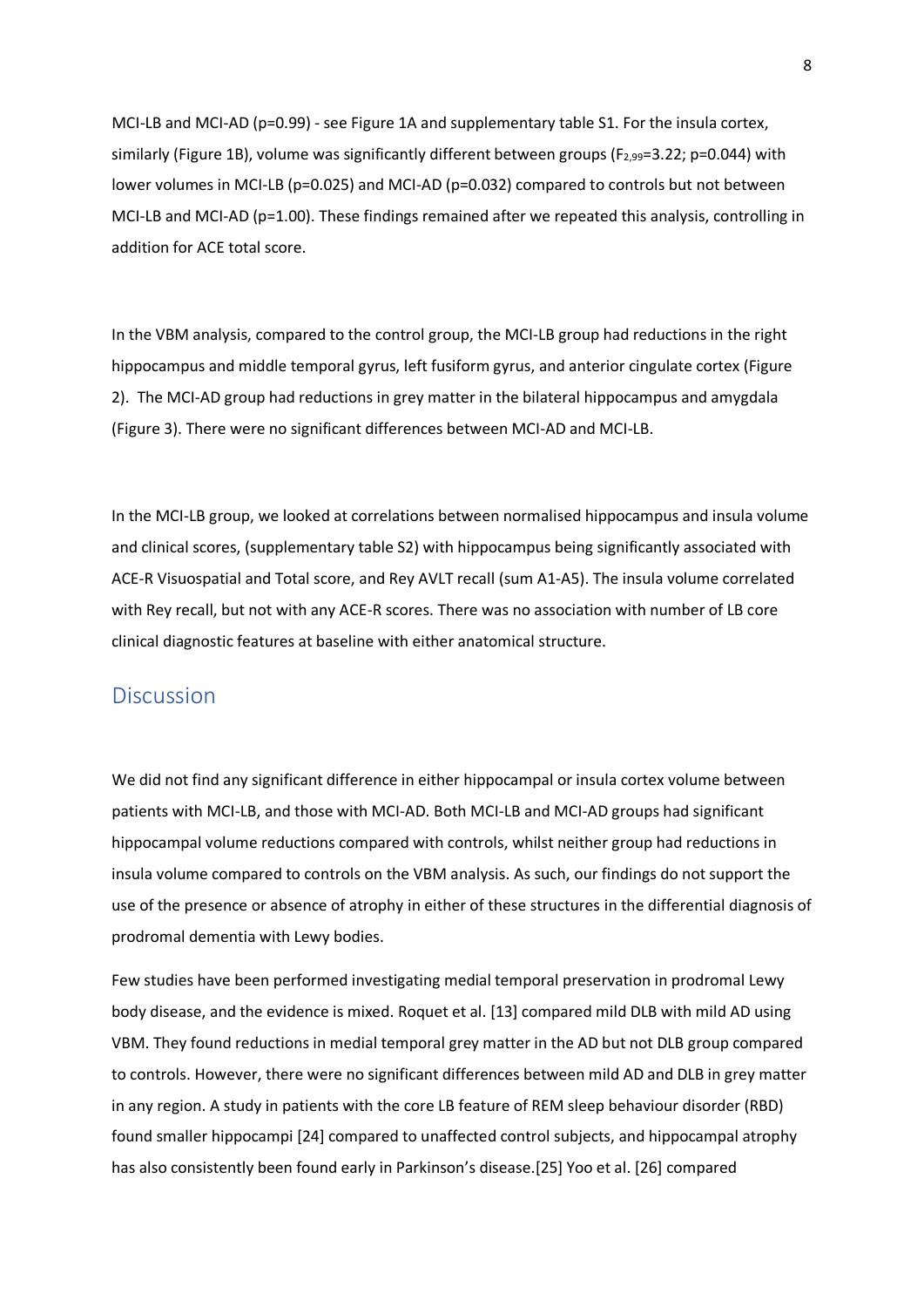Alzheimer's disease against Lewy body disease (with a mixture of MCI and dementia), and they found LB disease hippocampus volumes in-between Alzheimer and control participants. They also had a group of 'mixed LB' patients who met criteria for probable Lewy body disease, but who also had a positive amyloid PET scan. These patients had hippocampal volumes similar to the Alzheimer group, and smaller than the Lewy body amyloid negative group. However, their mixed LB group had a greater proportion of subjects with dementia than the other groups, making it difficult to conclude whether the smaller hippocampi were due to mixed pathology, or disease severity. We previously found a correlation between hippocampal atrophy and presence of amyloid in DLB [27] suggesting a contribution of Alzheimer's pathology to hippocampal changes in mixed disease.

In our study, we found, as expected, reduced hippocampus volume in the MCI-AD group. But, against our hypothesis, the hippocampus volume in the MCI-LB group was not significantly different to the MCI-AD group. Whilst we found reduced hippocampal volume in MCI-AD and MCI-LB, there was also a substantial overlap with the control group (see figure 1) reflecting perhaps the heterogeneous nature of MCI, the relatively early disease stage, and the fact that not all MCI will progress to dementia.

Regarding the insula cortex, Blanc et al. [12] found bilateral insula atrophy in prodromal DLB vs controls using VBM although they did not find a difference between DLB vs AD. In a separate study, Roquet et al. [13] also found insula grey matter reduction with VBM in prodromal LB relative to controls, but not compared to prodromal AD. Philippi et al. found associations between change in taste and insula grey matter in DLB, but did not compare insula volume against other groups.[28] We are not aware of any other studies specifically investigating the insula cortex in prodromal DLB or MCI-LB. Our findings are in part agreement with these reports – we found a modest (<10%) reduction in insula cortex grey matter in MCI-LB compared with the control group, but there were no differences between MCI-LB and MCI-AD. Furthermore, our VBM analysis, unlike the previous reports, did not find any significant differences in grey matter in the insula of MCI-LB compared to controls. Our MCI-LB group is broadly similar in age and cognitive score to the two previous VBM studies in prodromal DLB.

Since our study was cross-sectional, we cannot say whether the rate of brain tissue loss in insula or medial temporal lobe is different in MCI-LB compared to MCI-AD. However, for both these structures, the large overlap between MCI and control subjects volumes suggests that at this stage of disease, the rate of change is unlikely to be substantially different in MCI-LB.

Strengths of our study include the prospective design and consensus clinical assessment including for LB core features, along with the use of two imaging biomarkers (FP-CIT and MIBG). This leads to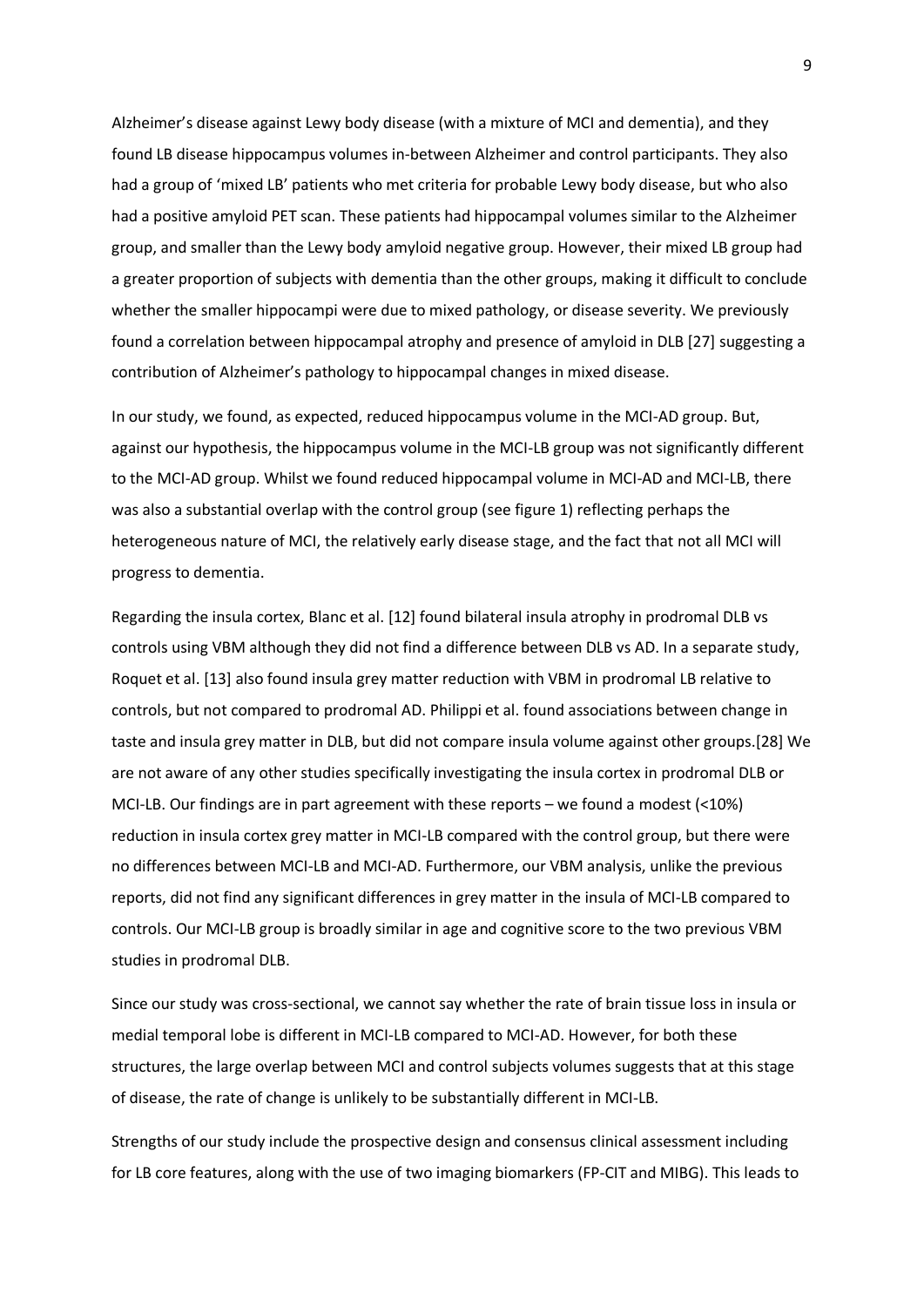strong confidence in identifying LB disease, which was the purpose of this study. Thus although we did not include specific AD biomarkers, which in other contexts is a limitation, we believe we have robustly identified MCI groups with and without LB disease, and this is validated by the pathology data available. In support of the MCI-AD diagnosis, the VBM analysis of that group is entirely as expected,[14] showing atrophy confined to the medial temporal lobe. There may have been an element of selection bias in our patients, since patients were recruited at a memory clinic, hence the MCI-LB may have had some amnestic features; also, all patients (including the MCI-AD) had to have some clinical symptoms suggestive of Lewy body disease (e.g. sleep problems). Thus it is possible that despite meeting the relevant diagnostic criteria, the MCI-LB had some Alzheimer like symptoms, and the MCI-AD group some Lewy body ones. However, these patients are precisely those who are liable to be diagnostically challenging, in whom robust biomarkers are likely to prove most useful, and hence our results are more clinically applicable.

In conclusion, we did not find evidence of marked insula atrophy, nor preservation of the hippocampus in mild cognitive impairment due to probable Lewy body disease compared to Alzheimer's disease, and so we suggest that these are unlikely to be useful biomarkers in the diagnosis of prodromal DLB.

# Acknowledgements

The authors would like to thank the staff of the NIHR Clinical Research Network North East and Cumbria for their invaluable support with participant recruitment to this study.This work was supported by Alzheimer's Research UK (AJT, Grant Number ARUK-PG3026-13) and the NIHR Newcastle Biomedical Research Centre. GE Healthcare provided funding for FP-CIT imaging for this investigator-led study. JOB is supported by the NIHR Cambridge Biomedical Research Centre and the Cambridge Centre for Parkinson's Plus.

#### Financial Disclosures

RD – No conflicts in relation to this work. RD has received an educational travel grant from Britannia.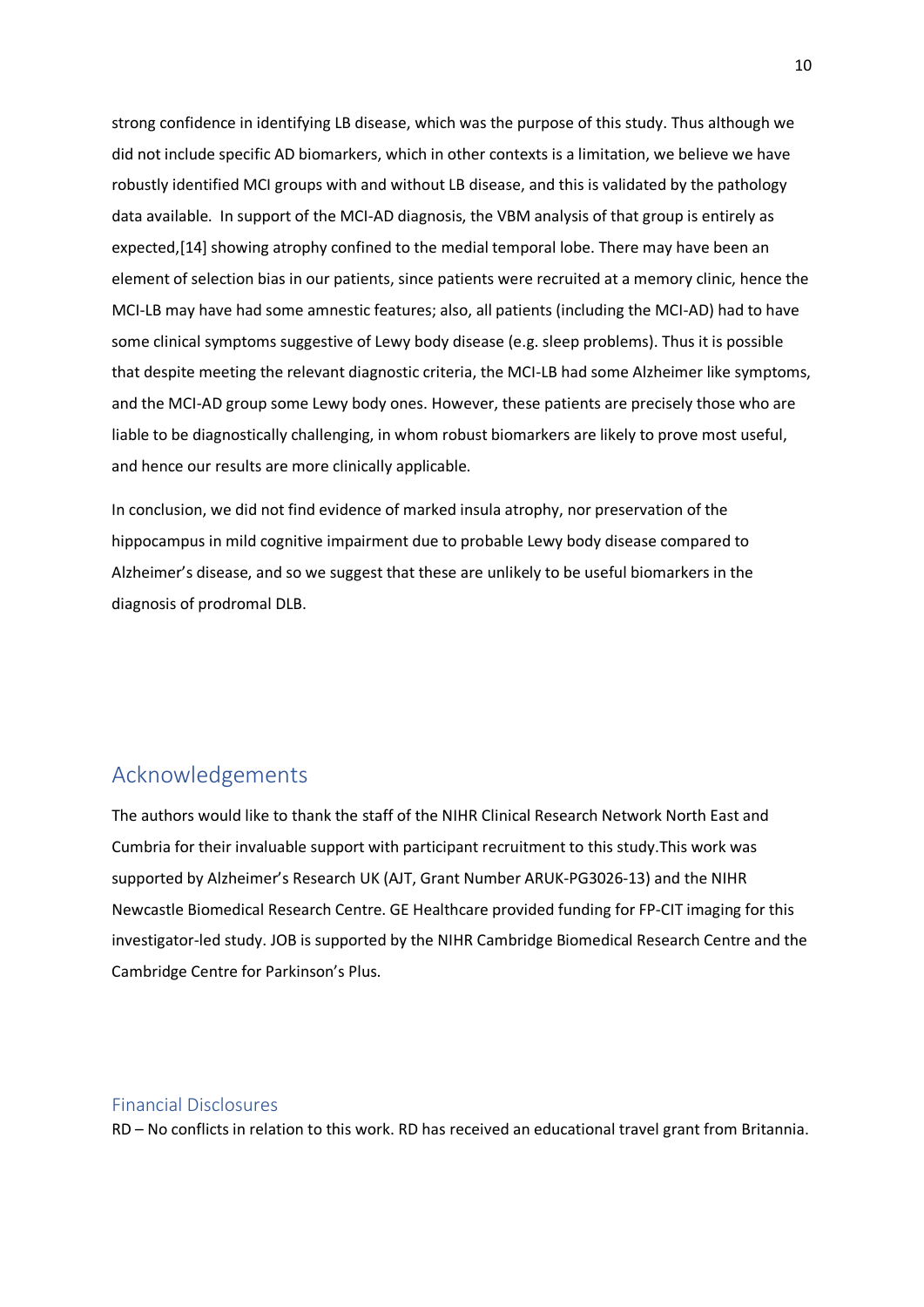JOB has acted as a consultant, been a recipient of grant support and received honoraria for talks for

GE Healthcare. Outside of this work JOB has acted as a consultant for TauRx, Axon, Eisai, Roche and

GE Healthcare and received grant funding from Alliance Medical and Merck

GR has received honoraria from GE Healthcare for delivering educational workshops on FP-CIT imaging.

JPT has received honoraria from GE Healthcare for delivering educational presentations on Lewy body disease. Outside of this work JPT has acted as a consultant for Kyowa Kirin, Heptares Sosei, and received grant funding from Heptares Sosei.

PCD has received grant funding form Alzheimer's Research UK and Alzheimer's Society.

AJT has received support for investigator led studies and honoraria from GE Healthcare.

MJF, LMA, SB, JC, CAH, SL, declare that they have no conflicts of interest to disclose.

### Author Roles

Michael J Firbank: Design and conceptualised study, statistical analysis design and execution. Wrote first draft.

Rory Durcan: Research project execution, revised the manuscript for intellectual content.

John T O'Brien: Design and conceptualised study, revised the manuscript for intellectual content.

Louise M Allan: Design and conceptualised study, revised the manuscript for intellectual content.

Sally Barker: Research project execution, revised the manuscript for intellectual content.

Joanna Ciafone: Research project execution, revised the manuscript for intellectual content.

Paul C Donaghy: Research project execution, revised the manuscript for intellectual content.

Calum A Hamilton: Research project execution, revised the manuscript for intellectual content.

Sarah Lawley: Research project execution, revised the manuscript for intellectual content.

Gemma Roberts: Research project execution, revised the manuscript for intellectual content.

John-Paul Taylor: Design and conceptualised study, revised the manuscript for intellectual content.

Alan J Thomas: Design and conceptualised study, statistical analysis design, revised the manuscript for intellectual content.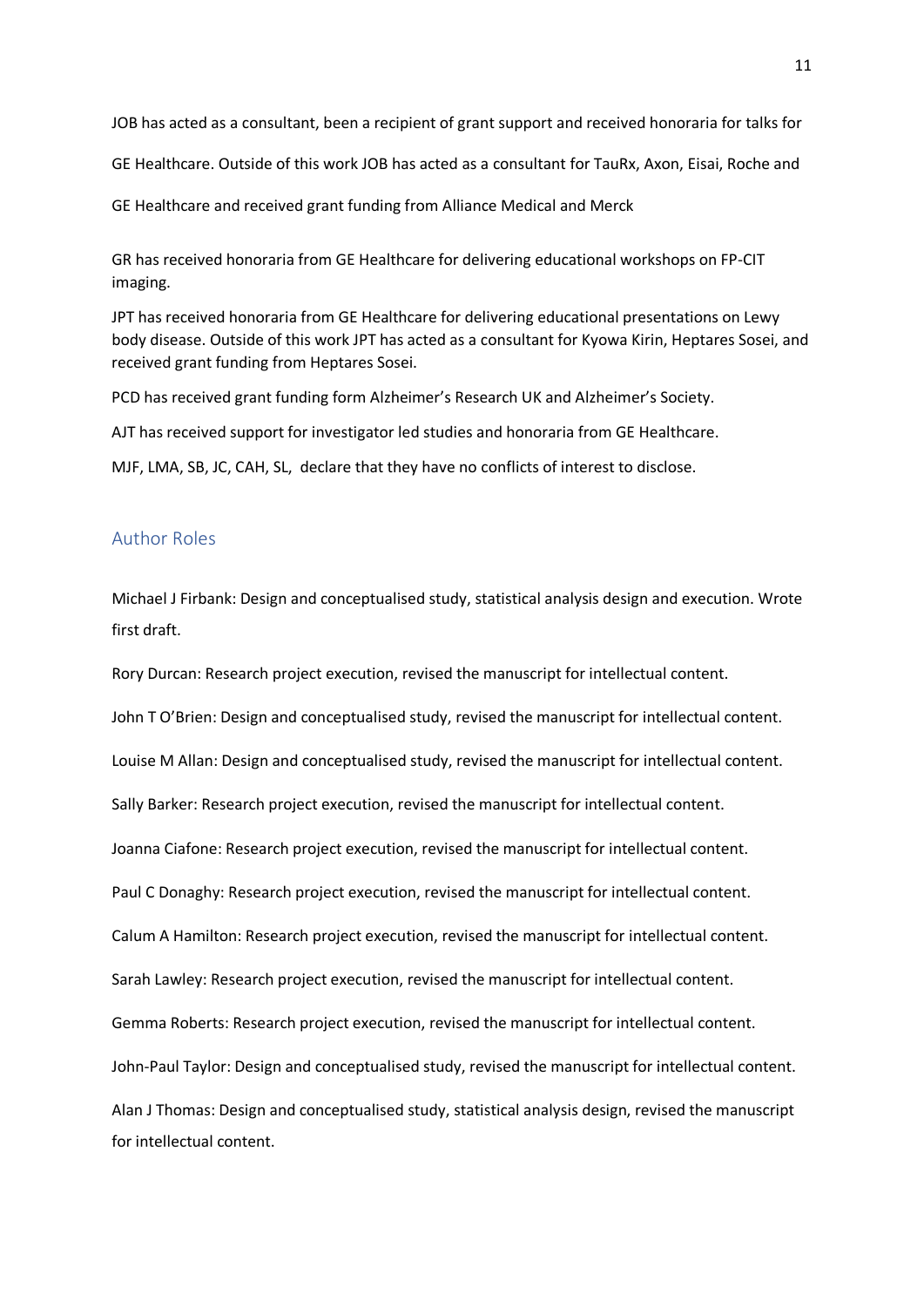# Figures

Figure 1 A) Volume of hippocampus as a percentage of intracranial volume in the 3 groups; B) Volume of insula cortex as a percentage of intracranial volume in the 3 groups.

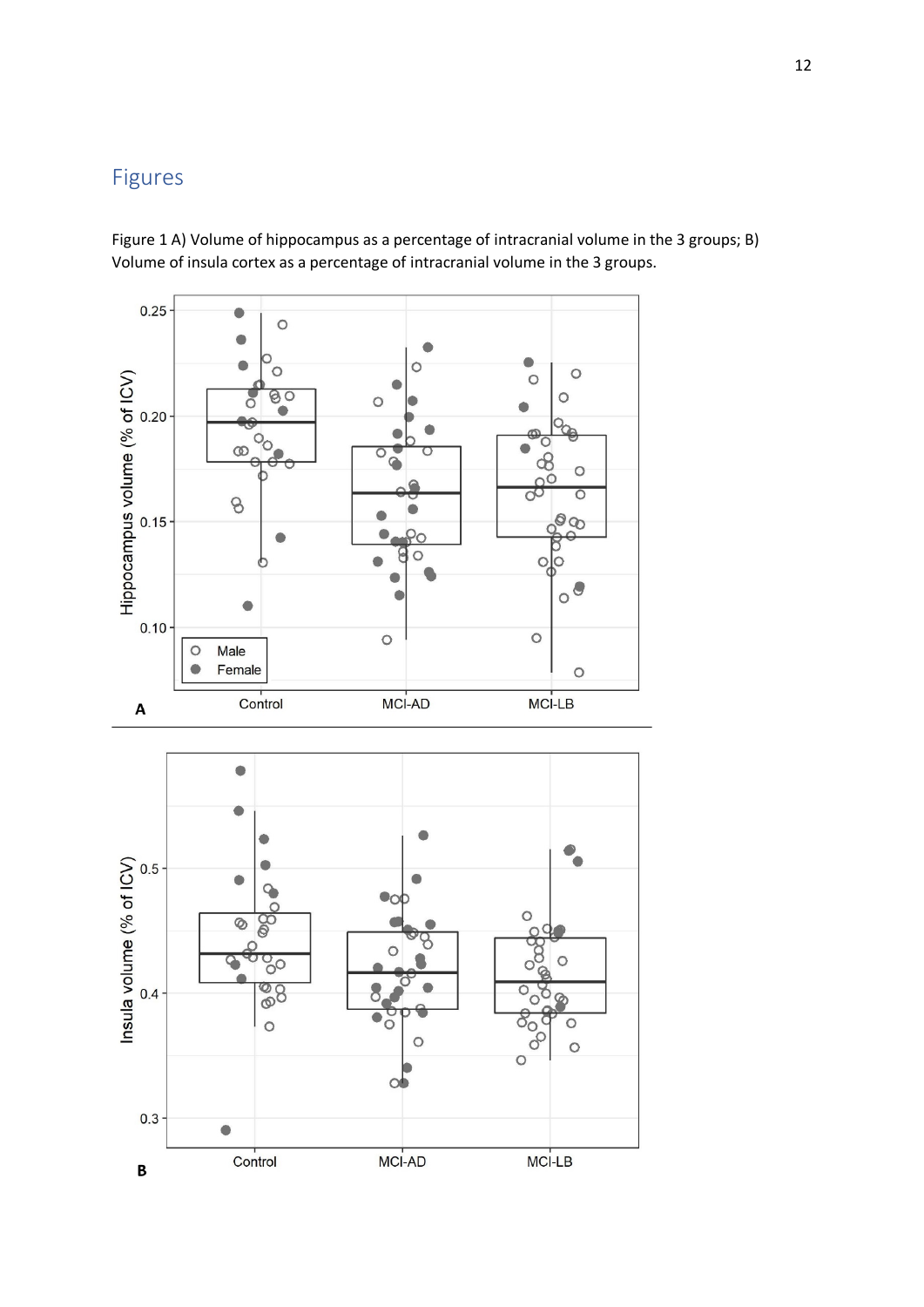

Figure 2. Pattern of reduced grey matter in MCI-LB vs controls. Significant clusters shown on average structural image in Montreal Neurological Institute (MNI) Space. Colorbar shows t statistic.

Figure 3. Pattern of reduced grey matter in MCI-AD vs controls. Significant clusters shown on average structural image in Montreal Neurological Institute (MNI) Space. Colorbar shows t statistic.

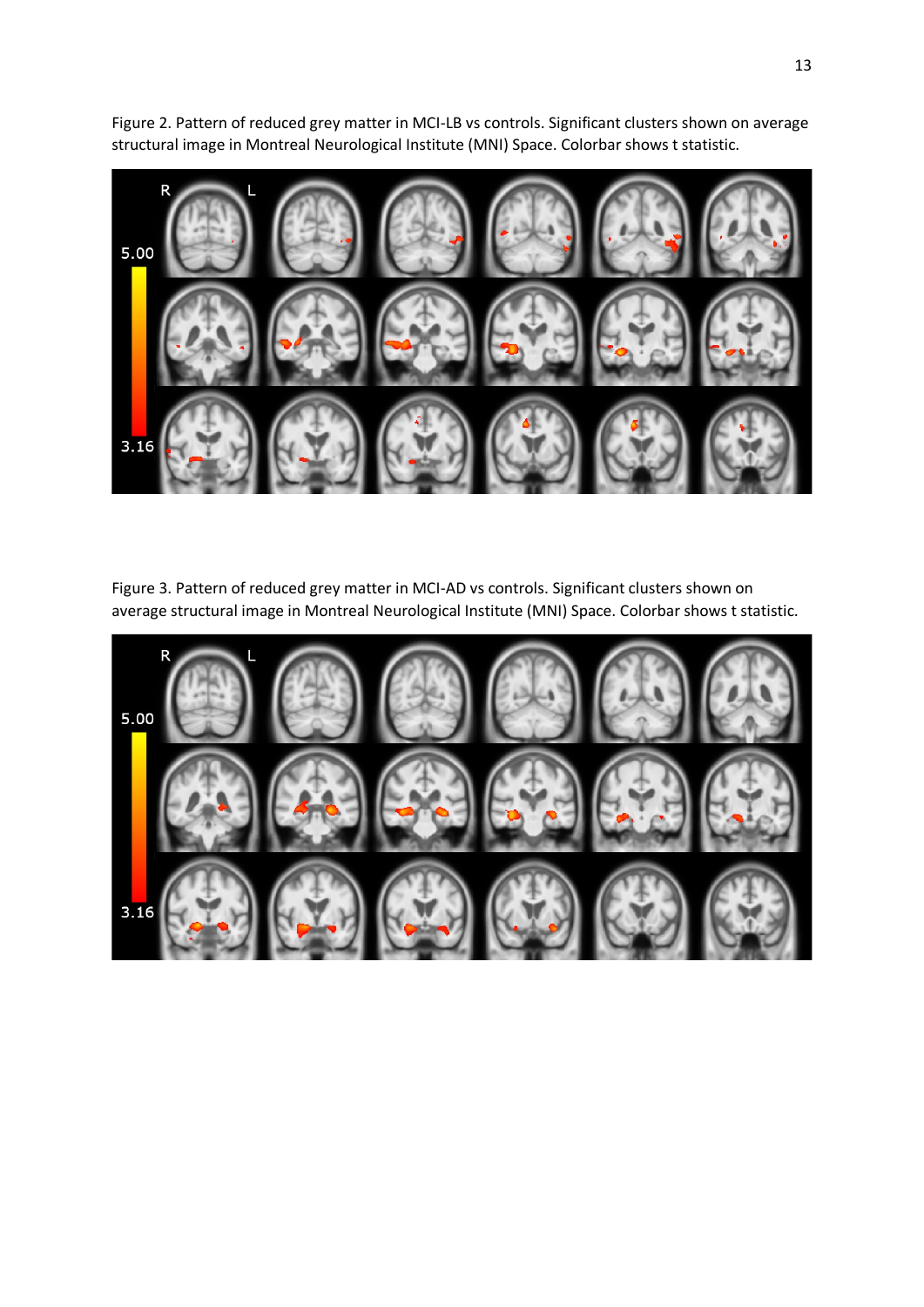# Tables

Table 1. Subject demographics for those included in the analysis.

MMSE = mini-mental state exam. ACE-R = Addenbrooke's cognitive exam revised. UPDRS = Unified Parkinson's disease rating scale; Epworth = Epworth sleepiness scale. GDS15 = 15 point geriatric depression scale; IADL = Instrumental activities of daily living; NPI = neuropsychiatric index; CDR = Clinical dementia rating scale; RAVLT = Rey Auditory Verbal Learning Test; WMH = white matter hyperintensity. The statistics on the WMH were performed on the log values. FET = Fisher exact test. Statististical comparison between the MCI-AD and probable MCI-LB is shown in the last column.  $*$  p < 0.05; \*\* p<0.01

|                           | Control      | MCI-AD       | MCI-LB       | MCI-LB vs MCI-AD                    |  |
|---------------------------|--------------|--------------|--------------|-------------------------------------|--|
|                           | $[N=31]$     | $[N=36]$     | $[N=38]$     |                                     |  |
|                           | 73.71 (7.32) | 76.03 (7.77) | 74.53 (6.52) |                                     |  |
| Age                       | [61:89]      | [62:89]      | [60:87]      | $t_{68.4}$ =0.90 p=0.37             |  |
|                           | 14.7 (4.0)   | 13.1(3.4)    | 11.9(2.8)    |                                     |  |
| <b>Years in Education</b> | [8.5:24.0]   | [10.0:20.0]  | [9.0:21.0]   | $t_{66.7}$ =1.57 p=0.12             |  |
| Female                    | 9/31 (29%)   | 20/36 (56%)  | 4/38 (11%)   | FET p < 0.001 **                    |  |
| <b>UPDRS</b> motor score  | 5.5(4.4)     | 13.4 (11.4)  | 23.5(14.3)   | $t_{69.9}$ =-3.34 p=0.001 **        |  |
| <b>MMSE</b>               | 28.5(1.1)    | 26.8(2.1)    | 26.4(2.4)    | $t_{71.4} = 0.73$ p=0.47            |  |
| <b>ACE-R Memory</b>       | 22.6(3.0)    | 17.8(4.9)    | 19.8(4.7)    | $t_{71.4}$ =-1.77 p=0.082           |  |
| <b>ACE-R VisuoSpatial</b> | 15.5(0.9)    | 14.9(1.2)    | 13.9(1.9)    | t <sub>63.6</sub> =2.81 p=0.0065 ** |  |
| <b>ACE-R Total</b>        | 92.7(4.2)    | 82.9(8.5)    | 83.4 (9.2)   | $t_{71.9}$ =-0.25 p=0.81            |  |
| <b>RAVLT recall</b>       | 44.5 (11.1)  | 32.6 (10.6)  | 31.9(8.3)    | $t_{66.3}$ =0.30 p=0.77             |  |
| <b>Epworth Total</b>      | 4.7(2.9)     | 5.3(4.5)     | 8.3(4.5)     | $t_{71.8}$ =-2.82 p=0.0061 **       |  |
| GDS15 Total               | 1.3(1.8)     | 3.3(2.4)     | 4.9(4.0)     | $t_{61.9}$ =-2.09 p=0.04 *          |  |
| <b>IADL Total</b>         | <b>NA</b>    | 7.2(1.4)     | 6.3(1.4)     | $t_{58.4}$ =2.35 p=0.022 *          |  |
| <b>CDR Total</b>          | 0.0(0.0)     | 0.5(0.0)     | 0.5(0.1)     | t <sub>37.0</sub> =1.78 p=0.083     |  |
| <b>NPI Total</b>          | <b>NA</b>    | 8.3(9.3)     | 16.0(13.0)   | $t_{60.4}$ =-2.72 p=0.009 **        |  |
| Cholinesterase            | 0/30(0%)     | 6/34(18%)    | 18/37 (49%)  | FET p=0.12                          |  |
| Inhibitors                |              |              |              |                                     |  |
| Antiparkinsonian          | 0/30(0%)     | 0/34(0%)     | 4/37 (11%)   | FET p < 0.001 **                    |  |
| medication                |              |              |              |                                     |  |
| WMH volume (ml)           | 4.6(4.5)     | 10.1(9.6)    | 10.1(9.7)    | $t_{68.5}$ =-0.29 p=0.78            |  |
| One year review           | 25 (81%)     | 17 (47%)     | 31 (82%)     | FET p=0.003 **                      |  |
| data availiable           |              |              |              |                                     |  |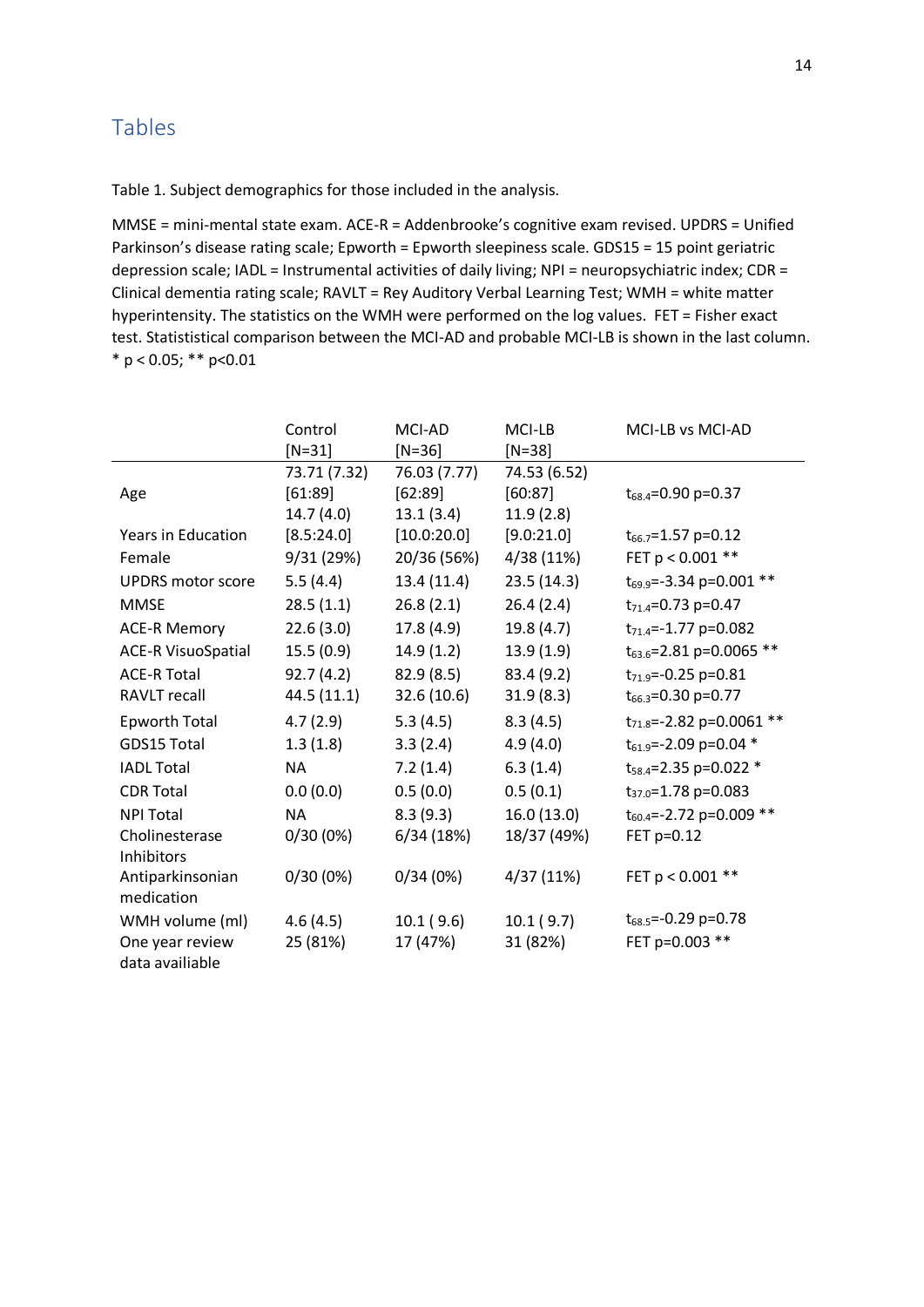|              |            |                |              | All      |          |             | FP-CIT<br>and |
|--------------|------------|----------------|--------------|----------|----------|-------------|---------------|
|              |            | Visual         |              | Imaging  | FP-CIT   | <b>MIBG</b> | <b>MIBG</b>   |
| Parkinsonism | <b>RBD</b> | Hallucinations | Fluctuations | Negative | Positive | Positive    | Positive      |
|              |            |                |              | $\Omega$ | 0        | 1           |               |
|              |            |                |              |          | n        |             |               |
|              |            |                |              |          | n        |             |               |
|              |            |                |              |          |          |             |               |
|              |            |                |              | 6        | n        | 0           |               |
|              |            |                |              | O        | 2        |             | O             |
|              |            |                |              |          |          |             |               |
|              |            |                |              |          |          |             |               |
|              |            |                |              |          |          |             |               |
|              |            |                |              |          | n        |             |               |
|              |            |                |              |          | n        |             |               |
|              |            |                |              |          |          |             | 3             |

Table 2. The number of MCI-LB participants with positive imaging biomarkers for different combinations of clinical features at their latest follow-up.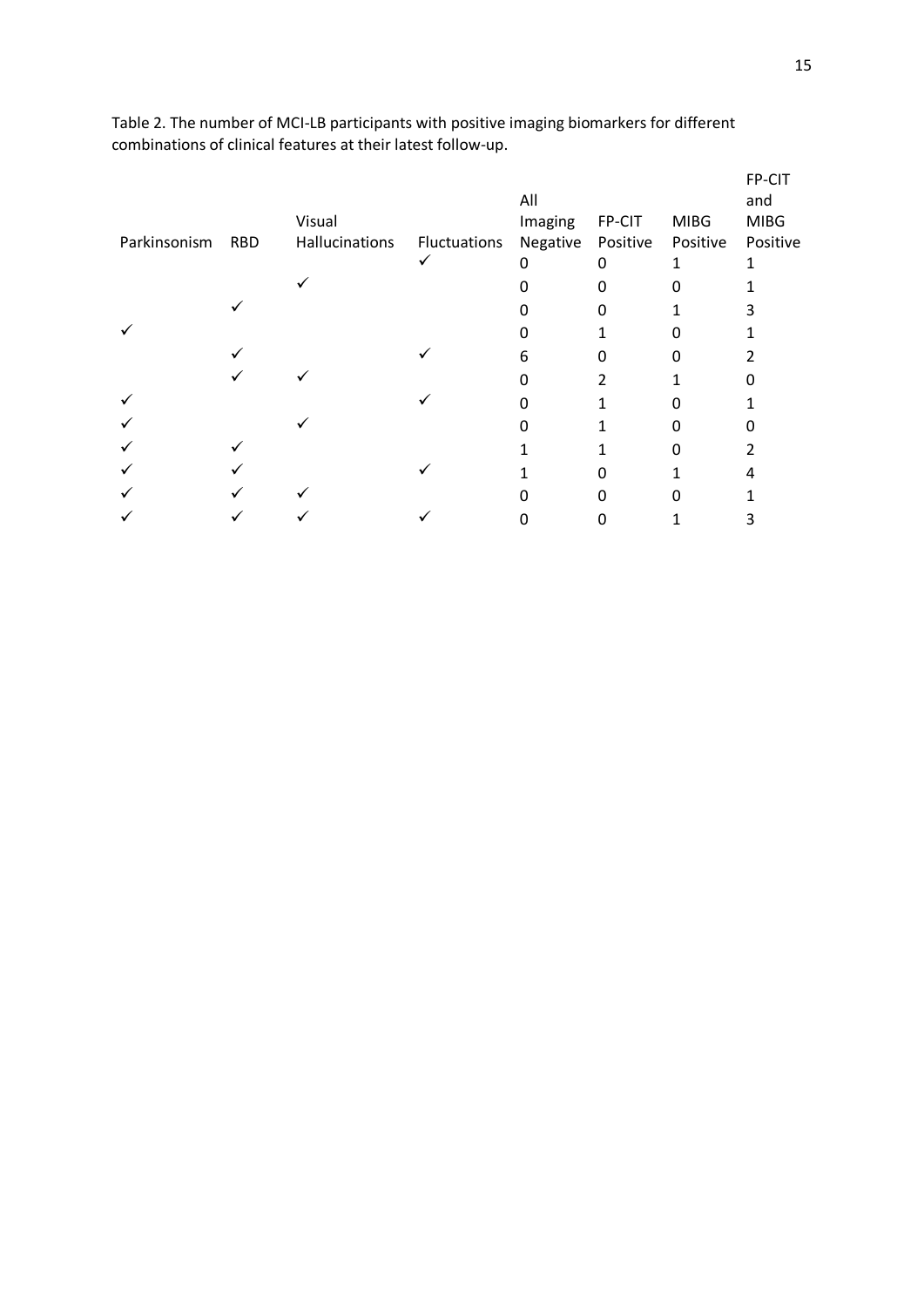## References

[1] Z. Walker, K.L. Possin, B.F. Boeve, D. Aarsland, Lewy body dementias, Lancet 386(10004) (2015) 1683-1697. doi: 10.1016/S0140-6736(15)00462-6

[2] J.P.M. Kane, A. Surendranathan, A. Bentley, S.A.H. Barker, J.P. Taylor, A.J. Thomas, L.M. Allan, R.J. McNally, P.W. James, I.G. McKeith, D.J. Burn, J.T. O'Brien, Clinical prevalence of Lewy body dementia, Alzheimers Res. Ther. 10 (2018) 19. doi: 10.1186/s13195-018-0350-6

[3] D.B. Hogan, K.M. Fiest, J.I. Roberts, C.J. Maxwell, J. Dykeman, T. Pringsheim, T. Steeves, E.E. Smith, D. Pearson, N. Jette, The prevalence and incidence of dementia with Lewy bodies: a systematic review, Can. J. Neurol. Sci. 43 (2016) S83-S95. doi: 10.1017/cjn.2016.2

[4] I.G. McKeith, T.J. Ferman, A.J. Thomas, F. Blanc, B. Boeve, H. Fujishiro, K. Kantarci, C. Muscio, J.T. O'Brien, R.B. Postuma, D. Aarsland, C. Ballard, L. Bonanni, P. Donaghy, M. Emre, J.E. Galvin, D. Galasko, J.G. Goldman, S.N. Gomperts, L.S. Honig, M. Ikeda, J.B. Leverenz, S.J.G. Lewis, K.S. Marder, M. Masellis, D.P. Salmon, J.P. Taylor, D.W. Tsuang, Z. Walker, P. Tiraboschi, Research criteria for the diagnosis of prodromal dementia with Lewy bodies, Neurology 94(17) (2020) 743-755. doi: 10.1212/WNL.0000000000009323

[5] G.J. Elder, K. Mactier, S.J. Colloby, R. Watson, A.M. Blamire, J.T. O'Brien, J.-P. Taylor, The influence of hippocampal atrophy on the cognitive phenotype of dementia with Lewy bodies, Int. J. Geriatr. Psychiatry 32(11) (2017) 1182-1189. doi: 10.1002/gps.4719

[6] K. Oppedal, D. Ferreira, L. Cavallin, A.W. Lemstra, M. ten Kate, A. Padovani, I. Rektorova, L. Bonanni, L.-O. Wahlund, K. Engedal, F. Nobili, M. Kramberger, J.-P. Taylor, J. Hort, J. Snædal, F. Blanc, Z. Walker, A. Antonini, E. Westman, D. Aarsland, A signature pattern of cortical atrophy in dementia with Lewy bodies: a study on 333 patients from the European DLB consortium, Alzheimers Dement. 15 (2019) 400-409. doi: 10.1016/j.jalz.2018.09.011

[7] I.G. McKeith, B.F. Boeve, D.W. Dickson, G. Halliday, J.P. Taylor, D. Weintraub, D. Aarsland, J. Galvin, J. Attems, C.G. Ballard, A. Bayston, T.G. Beach, F. Blanc, N. Bohnen, L. Bonanni, J. Bras, P. Brundin, D. Burn, A. Chen-Plotkin, J.E. Duda, O. El-Agnaf, H. Feldman, T.J. Ferman, D. ffytche, H. Fujishiro, D. Galasko, J.G. Goldman, S.N. Gomperts, N.R. Graff-Radford, L.S. Honig, A. Iranzo, K. Kantarci, D. Kaufer, W. Kukull, V.M.Y. Lee, J.B. Leverenz, S. Lewis, C. Lippa, A. Lunde, M. Masellis, E. Masliah, P. McLean, B. Mollenhauer, T.J. Montine, E. Moreno, E. Mori, M. Murray, J.T. O'Brien, S. Orimo, R.B. Postuma, S. Ramaswamy, O.A. Ross, D.P. Salmon, A. Singleton, A. Taylor, A. Thomas, P. Tiraboschi, J.B. Toledo, J.Q. Trojanowski, D. Tsuang, Z. Walker, M. Yamada, K. Kosaka, Diagnosis and management of dementia with Lewy bodies. Fourth consensus report of the DLB Consortium, Neurology 89 (2017) 88-100. doi: 10.1212/WNL.0000000000004058

[8] K. Kantarci, T. Lesnick, T.J. Ferman, S.A. Przybelski, B.F. Boeve, G.E. Smith, W.K. Kremers, D.S. Knopman, C.R. Jack, R.C. Petersen, Hippocampal volumes predict risk of dementia with Lewy bodies in mild cognitive impairment, Neurology 87 (2016) 2317-2323. doi:

10.1212/WNL.0000000000003371

[9] T.G. Siddiqui, T. Whitfield, S.J. Praharaju, D. Sadiq, H. Kazmi, A. Ben-Joseph, Z. Walker, Magnetic resonance imaging in stable mild cognitive impairment, prodromal Alzheimer's disease, and prodromal dementia with Lewy bodies, Dement Geriatr Cogn Disord (2020). doi: 10.1159/000510951

[10] L. Clerx, I.A. van Rossum, L. Burns, D.L. Knol, P. Scheltens, F. Verhey, P. Aalten, P. Lapuerta, L. van de Pol, R. van Schijndel, R. de Jong, F. Barkhof, R. Wolz, D. Rueckert, M. Bocchetta, M. Tsolaki, F. Nobili, L.O. Wahlund, L. Minthon, L. Frolich, H. Hampel, H. Soininen, P.J. Visser, Measurements of medial temporal lobe atrophy for prediction of Alzheimer's disease in subjects with mild cognitive impairment, Neurobiol. Aging 34(8) (2013) 2003-2013. doi: 10.1016/j.neurobiolaging.2013.02.002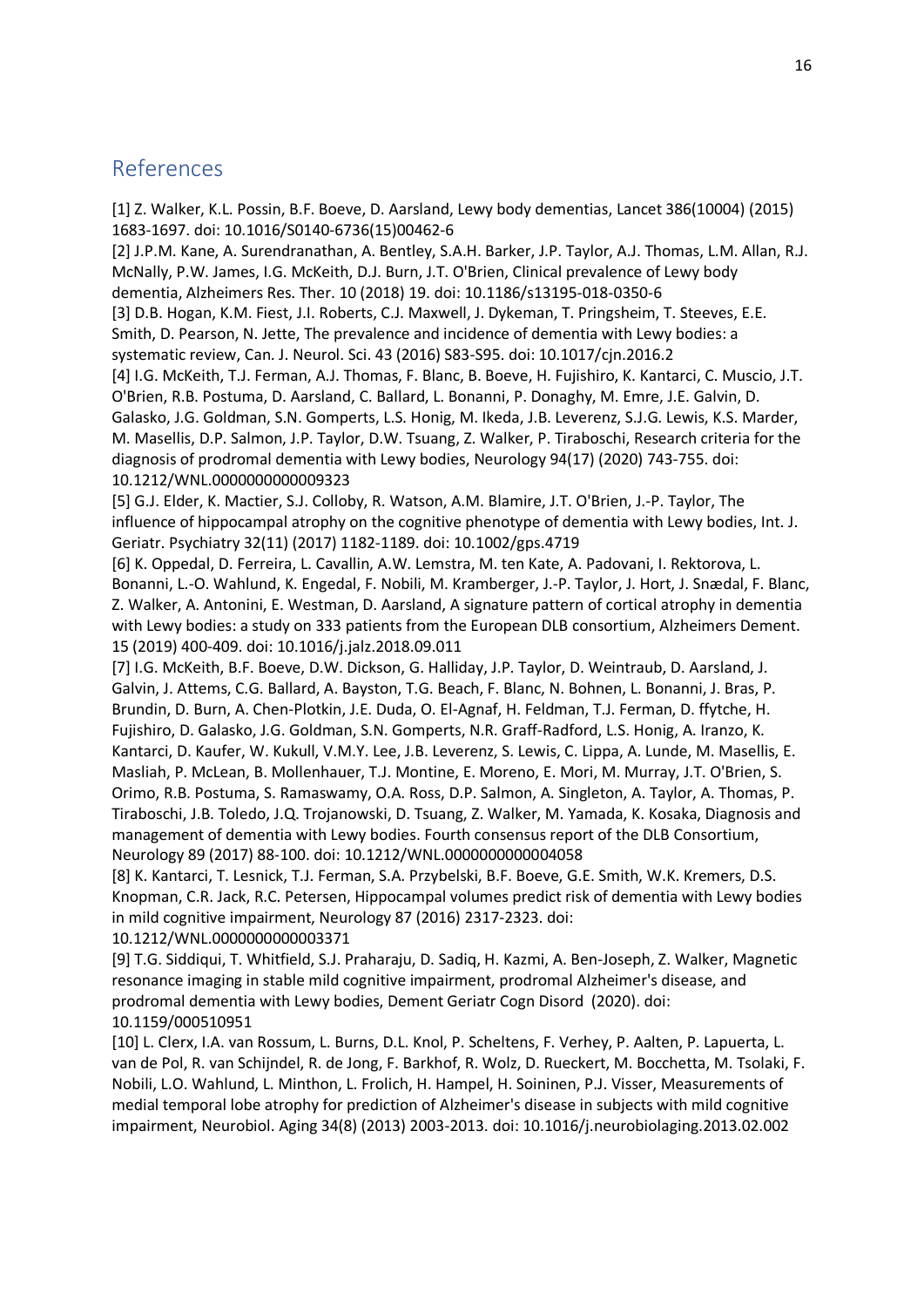[11] J.G. Zhong, P.L. Pan, Z.Y. Dai, H.C. Shi, Voxelwise meta-analysis of gray matter abnormalities in dementia with Lewy bodies, Eur. J. Radiol. 83(10) (2014) 1870-1874. doi: 10.1016/j.ejrad.2014.06.014

[12] F. Blanc, S.J. Colloby, B. Cretin, P.L. de Sousa, C. Demuynck, J.T. O'Brien, C. Martin-Hunyadi, I. McKeith, N. Philippi, J.P. Taylor, Grey matter atrophy in prodromal stage of dementia with Lewy bodies and Alzheimer's disease, Alzheimers Res. Ther. 8 (2016) 31. doi: 10.1186/s13195-016-0198-6 [13] D. Roquet, V. Noblet, P. Anthony, N. Philippi, C. Demuynck, B. Cretin, C. Martin-Hunyadi, P. Loureiro de Sousa, F. Blanc, Insular atrophy at the prodromal stage of dementia with Lewy bodies: a VBM DARTEL study, Scientific Reports 7(1) (2017) 9437. doi: 10.1038/s41598-017-08667-7 [14] J. Yang, P. Pan, W. Song, R. Huang, J. Li, K. Chen, Q. Gong, J. Zhong, H. Shi, H. Shang, Voxelwise meta-analysis of gray matter anomalies in Alzheimer's disease and mild cognitive impairment using anatomic likelihood estimation, J. Neurol. Sci. 316(1-2) (2012) 21-29. doi: 10.1016/j.jns.2012.02.010 [15] C. Luo, N. Hu, Y. Xiao, W. Zhang, Q. Gong, S. Lui, Comparison of gray matter atrophy in behavioral variant frontal temporal dementia and amyotrophic lateral sclerosis: a coordinate-based meta-analysis, Frontiers in Aging Neuroscience 12 (2020) 14. doi: 10.3389/fnagi.2020.00014 [16] M. Popov, S.A. Molsberry, F. Lecci, B. Junker, L.A. Kingsley, A. Levine, E. Martin, E. Miller, C.A. Munro, A. Ragin, E. Seaberg, N. Sacktor, J.T. Becker, Brain structural correlates of trajectories to cognitive impairment in men with and without HIV disease, Brain Imaging Behav. 14 (2020) 821-829. doi: 10.1007/s11682-018-0026-7

[17] P.C. Donaghy, J.P. Taylor, J.T. O'Brien, N. Barnett, K. Olsen, S.J. Colloby, J. Lloyd, G. Petrides, I.G. McKeith, A.J. Thomas, Neuropsychiatric symptoms and cognitive profile in mild cognitive impairment with Lewy bodies, Psychol. Med. 45(14) (2018) 2384-2390. doi: 10.1017/S0033291717003956 [18] A.J. Thomas, P. Donaghy, G. Roberts, S.J. Colloby, N.A. Barnett, G. Petrides, J. LLoyd, K. Olsen, J.- P. Taylor, I. McKeith, J.T. O'Brien, Diagnostic accuracy of dopaminergic imaging in prodromal dementia with Lewy bodies, Psychol. Med. 49(3) (2019) 396-402. doi: 10.1017/S0033291718000995 [19] G. Roberts, J.J. Lloyd, J.P.M. Kane, R. Durcan, S. Lawley, K. Howe, G.S. Petrides, J.T. O'Brien, A.J. Thomas, Cardiac 123I-MIBG normal uptake values are population-specific: results from a cohort of controls over 60 years of age, Journal of Nuclear Cardiology (2020). doi: 10.1007/s12350-019- 01887-6

[20] M.S. Albert, S.T. DeKosky, D. Dickson, B. Dubois, H.H. Feldman, N.C. Fox, A. Gamst, D.M. Holtzman, W.J. Jagust, R.C. Petersen, P.J. Snyder, M.C. Carrillo, B. Thies, C.H. Phelps, The diagnosis of mild cognitive impairment due to Alzheimer's disease: recommendations from the National Institute on Aging-Alzheimer's Association workgroups on diagnostic guidelines for Alzheimer's disease, Alzheimers Dement. 7(3) (2011) 270-279. doi: 10.1016/j.jalz.2011.03.008

[21] P.C. Donaghy, J. Ciafone, R. Durcan, C.A. Hamilton, S. Barker, J. Lloyd, M. Firbank, L.M. Allan, J.T. O'Brien, J.-P. Taylor, A.J. Thomas, Mild cognitive impairment with Lewy bodies: neuropsychiatric supportive symptoms and cognitive profile, Psychol. Med. (2020). doi: 10.1017/S0033291720002901

[22] M.J. Firbank, T. Minett, J.T. O'Brien, Changes in DWI and MRS associated with white matter hyperintensities in elderly subjects, Neurology 61(7) (2003) 950-954. doi:

10.1212/01.wnl.0000086375.33512.53

[23] M.J. Firbank, R. Barber, E.J. Burton, J.T. O'Brien, Validation of a fully automated hippocampal segmentation method on patients with dementia, Hum. Brain Mapp. 29(12) (2008) 1442-1449. doi: 10.1002/hbm.20480

[24] A. Campabadal, B. Segura, C. Junque, M. Serradell, A. Abos, C. Uribe, H.C. Baggio, C. Gaig, J. Santamaria, Y. Compta, N. Bargallo, A. Iranzo, Cortical grey matter and hippocampal atrophy in idiopathic rapid eye movement sleep behavior disorder, Frontiers in Neurology 10 (2019) 312. doi: 10.3389/fneur.2019.00312

[25] E. Sarasso, F. Agosta, N. Piramide, M. Filippi, Progression of grey and white matter brain damage in Parkinson's disease: a critical review of structural MRI literature, J. Neurol. (2020). doi: 10.1007/s00415-020-09863-8